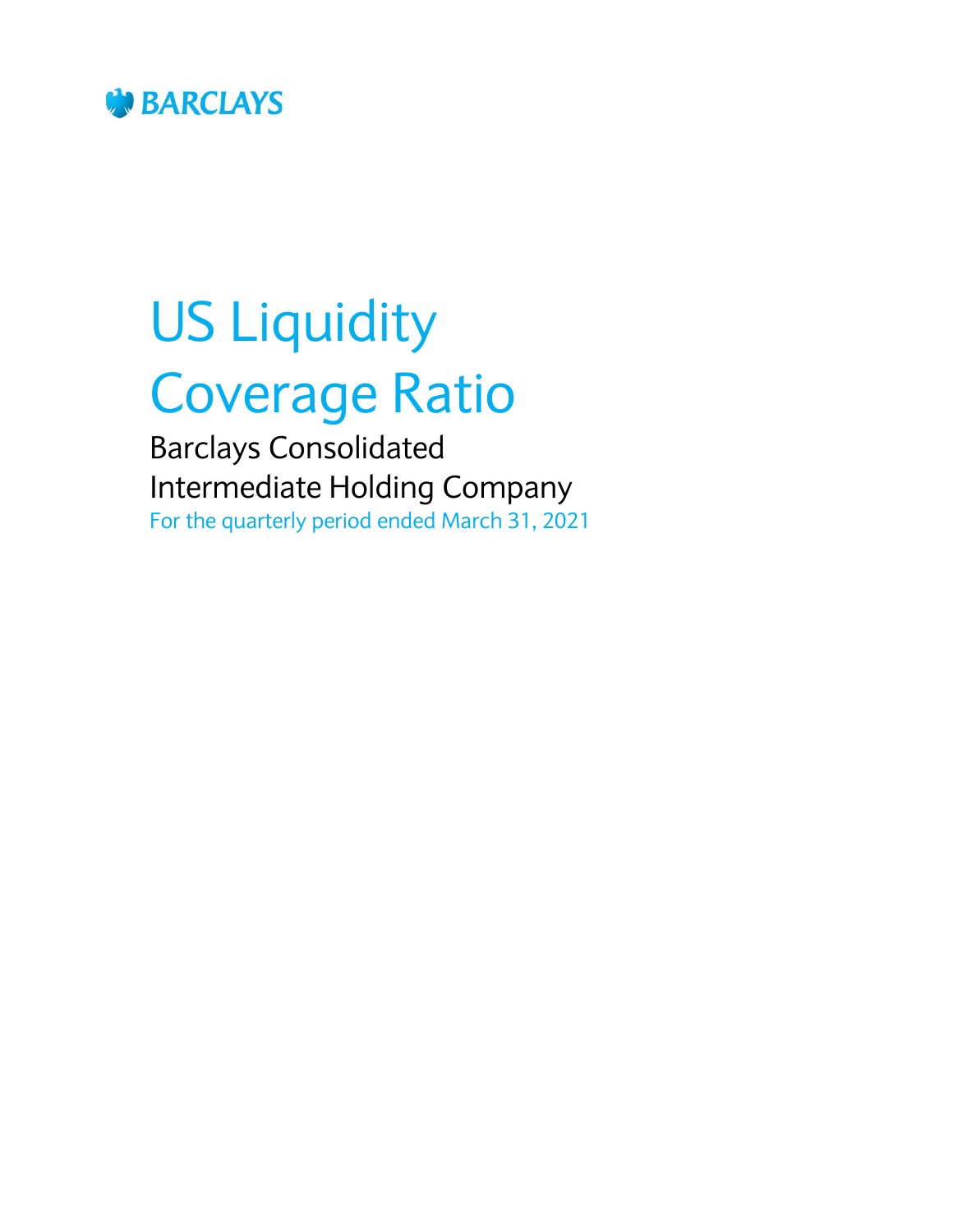#### **Contents**

| Overview                                |    |
|-----------------------------------------|----|
| US Liquidity Coverage Ratio             | 4  |
| <b>High Quality Liquid Assets</b>       |    |
| <b>Funding Sources</b>                  | 8  |
| <b>Currency and Derivative Exposure</b> | 9  |
| Liquidity Management                    | 9  |
| Note on forward-looking statements:     | 10 |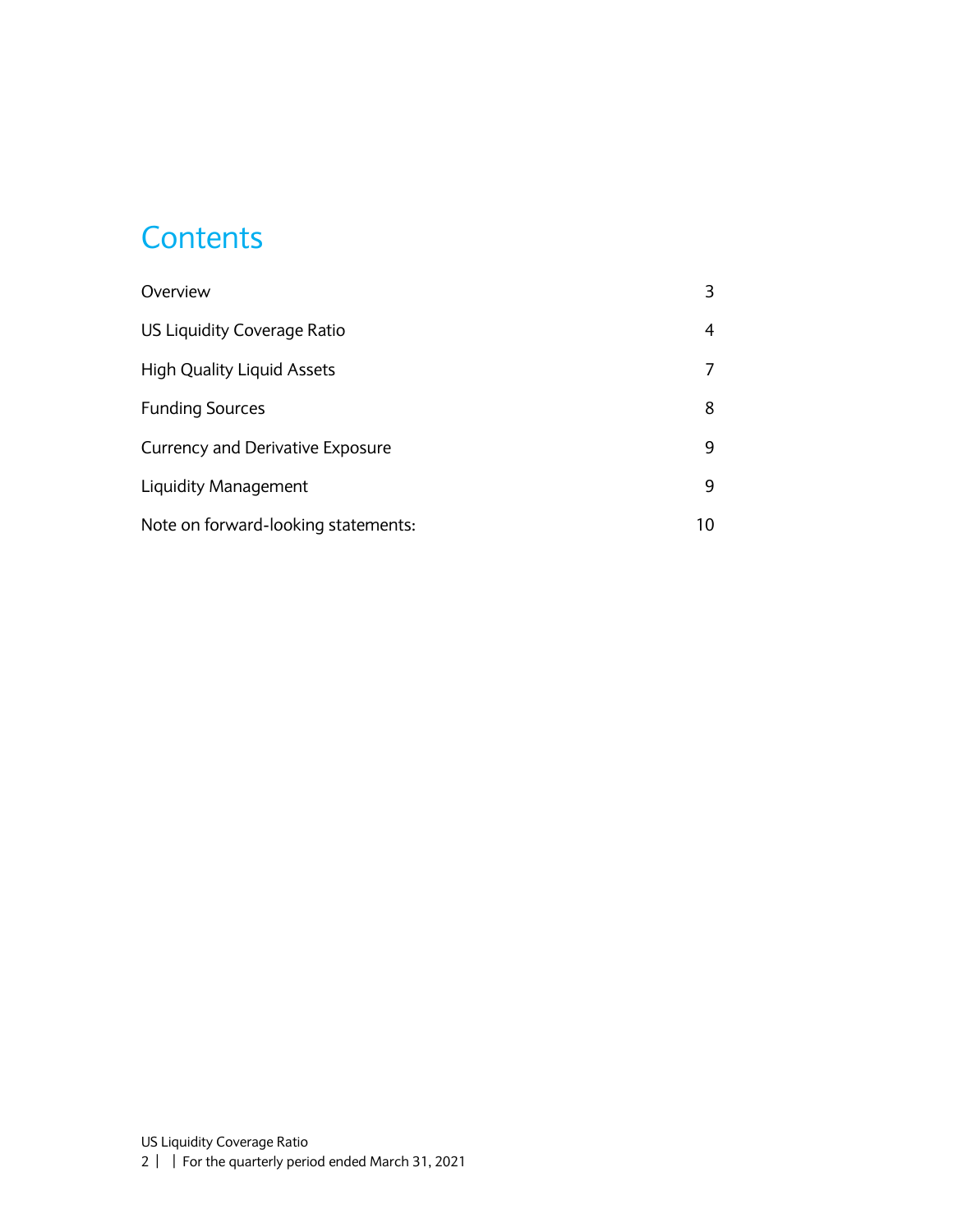#### <span id="page-2-0"></span>Overview

Barclays is a British universal bank. We are diversified by business, by different types of customer and client, and geography. Our businesses include consumer banking and payments operations around the world, as well as a top-tier, full service, global corporate and investment bank, all of which are supported by our service company which provides technology, operations and functional services across the Group. For further information about Barclays, please visit our website home.barclays.

Barclays' US subsidiaries and non-branch businesses are organized under an Intermediate Holding Company (IHC), Barclays US LLC (BUSLLC), in order to meet the legal requirements established by Regulation YY of the Board of Governors of the Federal Reserve System (the Board). The IHC became operational on July 1, 2016 and its key operating subsidiaries include Barclays Capital Inc. (BCI) and Barclays Bank Delaware (BBDE). Barclays Group US Inc. (BGUS) is a bank holding company that holds substantially all of the IHC's subsidiaries. BCI is our Securities and Exchange Commission (SEC) registered securities broker-dealer and Commodity Futures Trading Commission (CFTC) registered Futures Commission Merchant (FCM), and operates key investment banking and capital markets businesses within Barclays' Corporate and Investment Bank Business Offering. BBDE is our US Insured Depository Institution (IDI) regulated by the FDIC, and operates our US Consumer Bank business within Barclays' Cards and Payments business offering.

The IHC has been subject to the US Liquidity Coverage Ratio (LCR) minimum requirement of 100% as of April 1, 2017. In October 2019, the Board, the Office of the Comptroller of the Currency (OCC), and the Federal Deposit Insurance Corporation (FDIC) (collectively, the US Bank Regulators) finalized rules that provide for tailored application of certain capital, liquidity and stress testing requirements across different categories of banking institutions ("Tailoring Rule"). As a Category III IHC with total weighted Short Term Wholesale Funding of less than \$75bn, Barclays' IHC is eligible for a lower minimum LCR net cash outflow requirement of 85%. The IHC LCR for Q1 is reported based on an 85% net cash outflow requirement.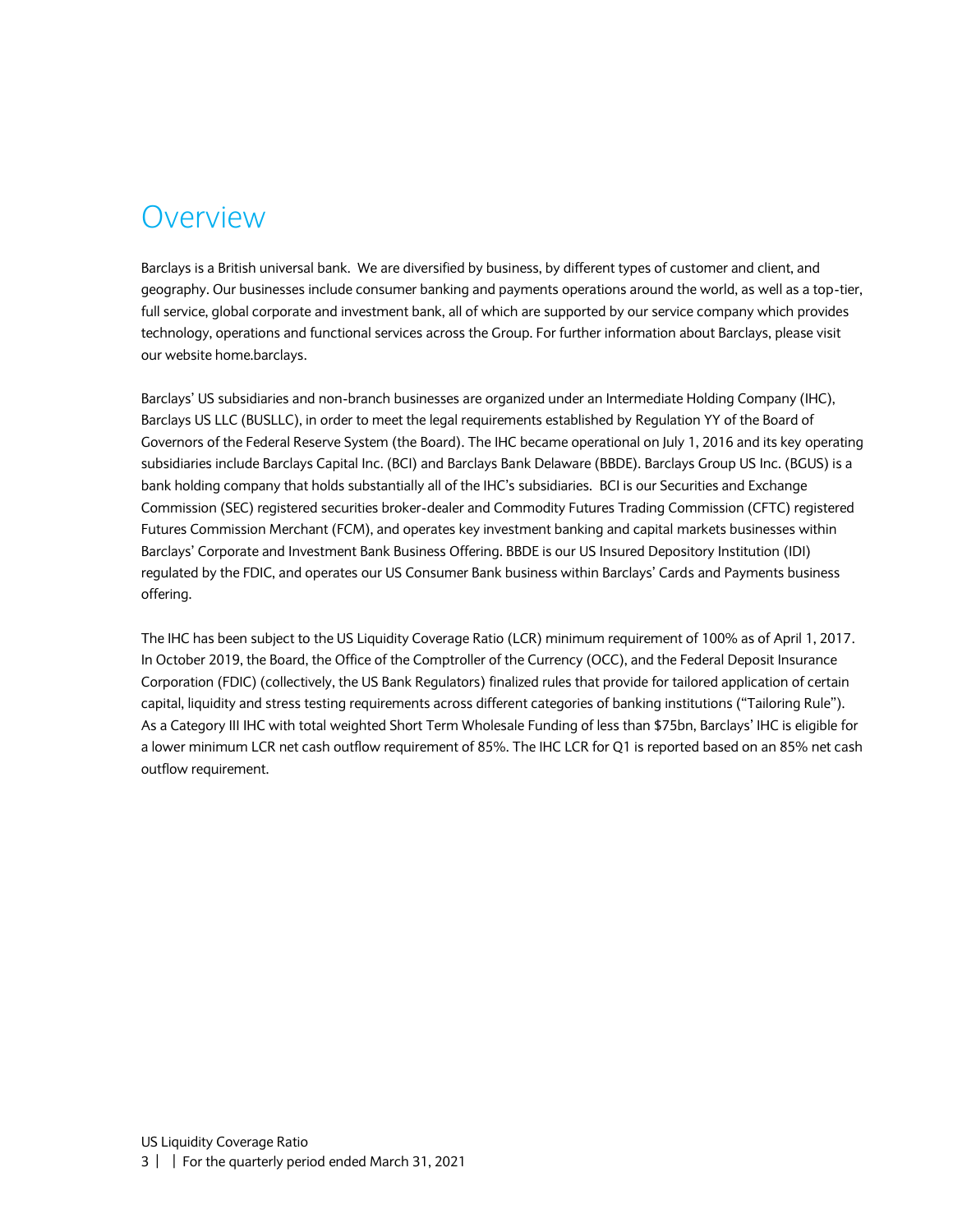## <span id="page-3-0"></span>US Liquidity Coverage Ratio

The LCR is a quantitative liquidity requirement implemented by the US Bank Regulators. It requires each subject company to maintain high-quality liquid assets (HQLA) sufficient to meet its projected total net cash outflows over a 30 calendarday period of significant stress. The calculation of projected total net cash outflows for the LCR is also required to incorporate the difference between the peak day and 30-day cumulative net cash outflow, or a maturity mismatch addon. The LCR is calculated by dividing HQLA by the total net cash outflows<sup>1</sup>, with a regulatory minimum ratio requirement of 100%.

The HQLA is comprised of Level 1, 2A, and 2B Assets with associated haircuts that are prescribed by the US Bank Regulators. Level 1 Assets include Central Bank reserves, US Treasuries, Agencies, and some Sovereigns and are not subject to a haircut. Level 2A Assets include debt guaranteed by a U.S. government sponsored entity, as well as other Sovereigns, and have a 15% haircut. Level 2B Assets receive a 50% haircut and encompass investment grade debt and Russell 1000 equities. Level 2A and 2B Assets may not comprise more than 40% of the entire buffer, and Level 2B Assets may not comprise more than 15% of the entire buffer. The assets in the buffer must be unencumbered and under Barclays Treasury control. Furthermore, under the LCR rule, the excess amount of HQLA held by BBDE as an IDI subsidiary subject to a minimum LCR requirement is not transferrable to non-bank affiliates and must be excluded from the consolidated IHC's HQLA.

| <b>IHC LCR (\$millions)</b> |                          |  |
|-----------------------------|--------------------------|--|
|                             | <b>Quarterly Average</b> |  |
|                             | <b>Weighted Amount</b>   |  |
|                             | as of Mar. 31, 2021      |  |
| HQLA                        | 16,390                   |  |
| Net cash outflows           | 8,766                    |  |
| (calculated at 85%)         |                          |  |
| I CR                        | 189%                     |  |

The table below summarizes the primary categories of net cash outflows in the LCR calculation. Inflow and outflow products are prescribed per the LCR mapping, and are attributed with explicit weightings largely based on underlying asset quality and counterparty information. Inflows are capped at 75% of total cash outflows. Additionally, secured

1

<sup>1</sup> Barclays IHC qualifies as a Category III institution under the Tailoring Rule, subject to a reduced net cash outflow requirement of 85%. Net cash outflows in this disclosure are reported at the 85% requirement.

<sup>2</sup> The average of the liquidity coverage ratios as calculated under § 249.10(b) for the quarterly period as of March 31, 2021.

US Liquidity Coverage Ratio

<sup>4</sup> | | For the quarterly period ended March 31, 2021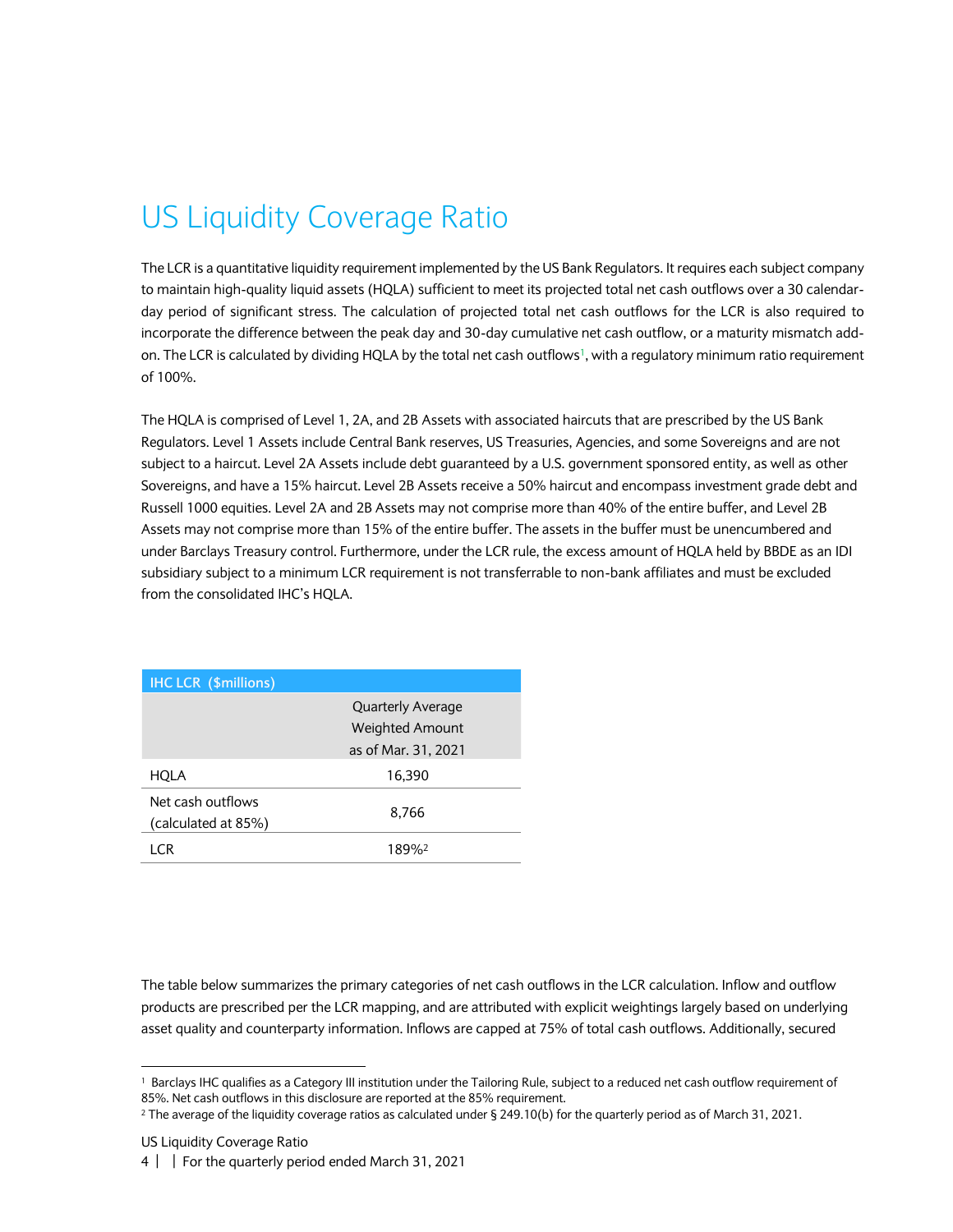lending transactions where the asset has been rehypothecated for greater than 30 days receive a 0% inflow weighting in the calculation.

| <b>LCR Weighting</b>   |         |       |                                                         |
|------------------------|---------|-------|---------------------------------------------------------|
| <b>Deposit Funding</b> | Minimum | 3%    | Stable deposits, fully insured by the FDIC              |
|                        | Maximum | 40%   | Partially insured, non-retail deposit, non-<br>brokered |
| Unsecured wholesale    | Minimum | 5%    | Operational deposits, fully insured by the FDIC         |
| <b>Funding</b>         |         |       |                                                         |
|                        | Maximum | 100%  | Financial, non-operational                              |
| Secured wholesale      | Minimum | $0\%$ | Secured by Level 1 liquid assets, including US          |
| funding/lending        |         |       | Treasuries, Agencies, and Sovereigns.                   |
|                        | Maximum | 100%  | Secured by Non-HQLA assets                              |

The Board has implemented public disclosure requirements for the LCR to promote market discipline by providing the public with comparable liquidity information about covered companies. The requirement to disclose applies to all depository institution holding companies and covered nonbank financial companies that are subject to the LCR. The disclosure requires a quantitative and qualitative summary on a quarterly basis.

The following table details the Consolidated Barclays IHC LCR for the quarterly period ended March 31, 2021.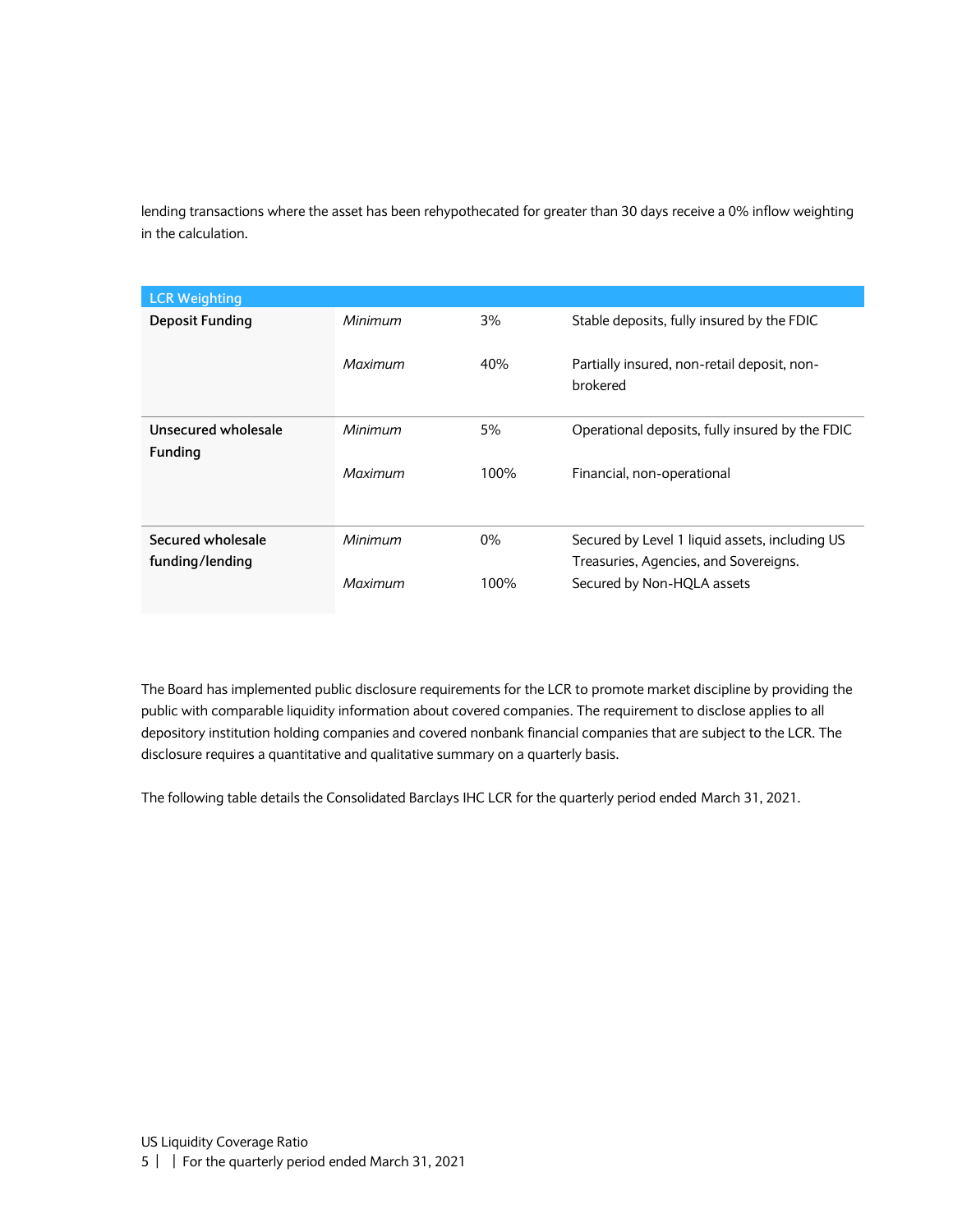|    | 1Q21 Liquidity Coverage Ratio Disclosure                                    |                                 |                                |
|----|-----------------------------------------------------------------------------|---------------------------------|--------------------------------|
|    | 12/31/2020 to 3/31/2021<br>In Millions of U.S Dollars                       | Average<br>Unweighted<br>Amount | Average<br>Weighted<br>Amount  |
|    | HIGH-QUALITY LIQUID ASSETS                                                  |                                 |                                |
| 1  | Total eligible high-quality liquid assets (HQLA), of which:                 | 16,830                          | 16,390                         |
| 2  | Eligible Level 1 liquid assets                                              | 16,818                          | 16,380                         |
| 3  | Eligible level 2A liquid assets                                             | 13                              | 11                             |
| 4  | Eligible level 2B liquid assets                                             | $\mathbf 0$                     | $\Omega$                       |
|    | <b>CASH OUTFLOW AMOUNTS</b>                                                 |                                 |                                |
| 5  | Deposit outflow from retail customers and counterparties, of which:         | 22,011                          | 2,896                          |
| 6  | Stable retail deposit outflow                                               | $\mathbf 0$                     | $\Omega$                       |
| 7  | Other retail funding                                                        | 15,765                          | 1,576                          |
| 8  | Brokered deposit outflow                                                    | 6,246                           | 1,319                          |
| 9  | Unsecured wholesale funding outflow, of which:                              | 2,598                           | 2,582                          |
| 10 | Operational deposit outflow                                                 | 0                               | $\mathbf{0}$                   |
| 11 | Non-operational funding outflow (incl Wholesale free credits)               | 2,597                           | 2,581                          |
| 12 | Unsecured debt outflow                                                      | 1                               | 1                              |
| 13 | Secured wholesale funding and asset exchange outflow, of which:             | 132,433                         | 28,864                         |
| 14 | Additional outflow requirements, of which:                                  | 2,784                           | 1,145                          |
| 15 | Outflow related to derivative exposures and other collateral requirements   | 2,588                           | 949                            |
| 16 | Outflow related to credit and liquidity facilities including unconsolidated |                                 |                                |
|    | structured transactions and mortgage commitments                            | 197                             | 197                            |
| 17 | Other contractual funding obligation outflow                                | 50                              | 50                             |
| 18 | Other contingent funding obligations outflow                                | 0                               | 0                              |
| 19 | <b>TOTAL CASH OUTFLOW</b>                                                   | 159,876                         | 35,537                         |
|    | <b>CASH INFLOW AMOUNTS</b>                                                  |                                 |                                |
| 20 | Secured lending and asset exchange cash inflow                              | 140,127                         | 21,404                         |
| 21 | Retail cash inflow                                                          | 201                             | 101                            |
| 22 | Unsecured wholesale cash inflow                                             | 2,053                           | 2,053                          |
| 23 | Other cash inflows, of which:                                               | 2,409                           | 2,409                          |
| 24 | Net derivative cash inflow                                                  | 484                             | 484                            |
| 25 | Securities cash inflow                                                      | 0                               | $\Omega$                       |
| 26 | Broker-dealer segregated account inflow                                     | 1,925                           | 1,925                          |
| 27 | Other cash inflow                                                           | $\Omega$                        | $\Omega$                       |
| 28 | <b>TOTAL CASH INFLOW</b>                                                    | 144,791                         | 25,967                         |
|    |                                                                             |                                 | Average<br>Amount <sup>1</sup> |
| 29 | <b>HQLA AMOUNT</b>                                                          |                                 | 16,390                         |
| 30 | TOTAL NET CASH OUTFLOW AMOUNT EXCLUDING THE MATURITY MISMATCH ADD-ON        |                                 | 9,746                          |
| 31 | <b>MATURITY MISMATCH ADD-ON</b>                                             |                                 | 567                            |
| 32 | TOTAL NET CASH OUTFLOW AMOUNT (calculated at 85%)                           |                                 | 8,766                          |
| 33 | LIQUIDITY COVERAGE RATIO (%)                                                |                                 | 189%                           |

<sup>1</sup> The amounts reported in this column may not equal the calculation of those amounts using component amounts reported in rows 1-28 due to technical factors such as the application of the level 2 liquid asset caps, the total inflow cap, and for depository institution holding companies subject to subpart G, the application of the modification to total net cash outflows.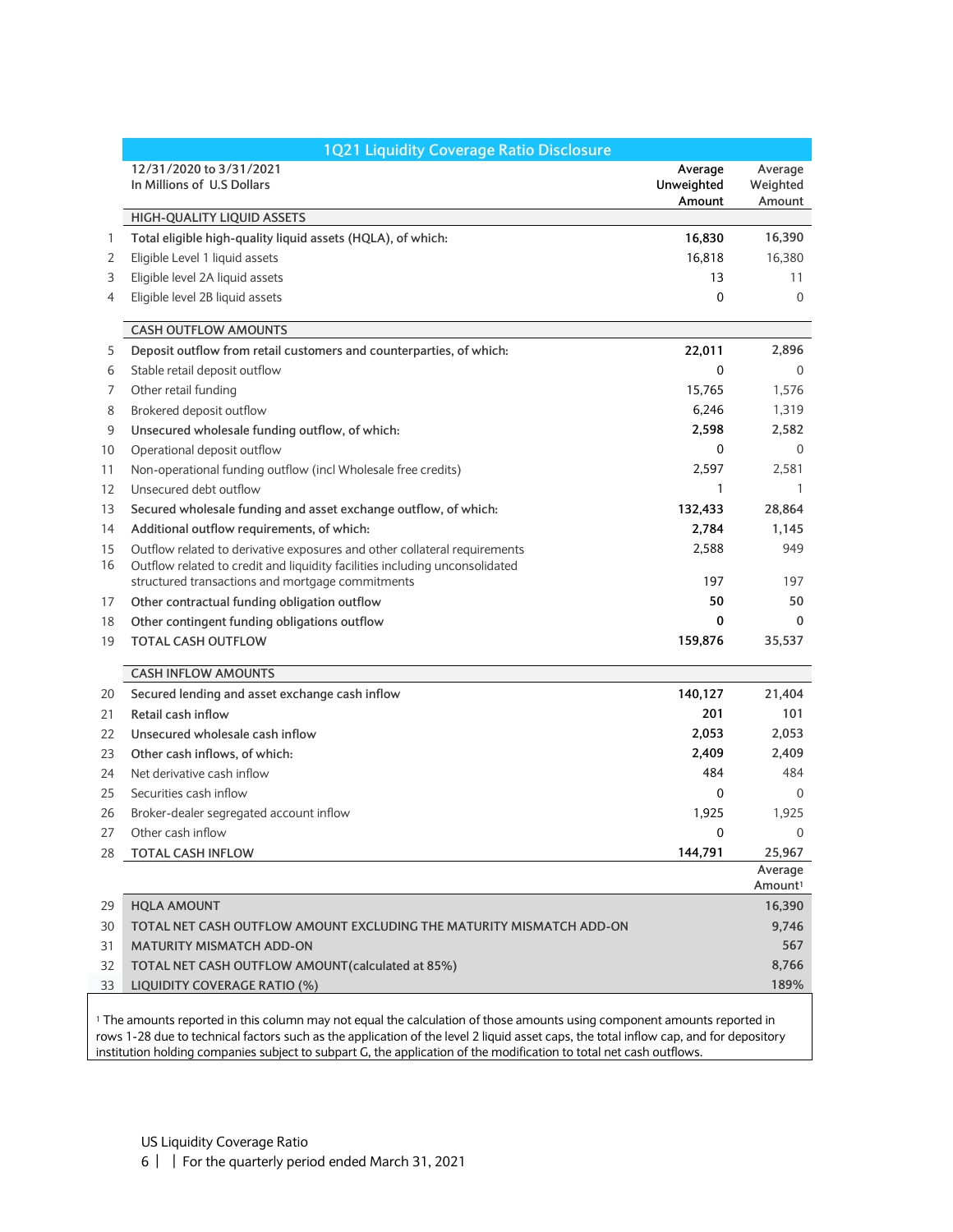Barclays IHC has consistently demonstrated a strong LCR since required to maintain a 100% minimum ratio, with a 1Q21 average of 189%. Secured financing in BCI is the primary driver of the IHC's LCR. The average 1Q21 secured financing stress is 72% of the IHC's total 100% weighted net cash outflows of \$10.3bn. HQLA has averaged \$16.4bn for the quarter, well above the minimum requirement with respect to the total net cash outflows calculated at 85%. BBDE can also contribute to volatility from deposits outflow and fluctuation in reserve balances. Because BBDE is an IDI subsidiary of the IHC with a minimum LCR requirement, surplus HQLA in excess of its standalone requirement is not transferable to non-bank affiliates and it is excluded from the IHC HQLA.

The 1Q21 average LCR of 189% decreased 8% from the 4Q20 average of 197%<sup>3</sup> . This is primarily driven by an increase in secured financing stress outflows due to client driven market activities net of increases in Level 1 HQLA assets. The average LCR will fluctuate from period to period due to changes in HQLA and ongoing business activity.

#### <span id="page-6-0"></span>High Quality Liquid Assets

The IHC's average HQLA for 1Q21 is \$16.4bn, an increase of \$0.3bn from the prior quarter average of \$16.1bn. The composition of HQLA is mainly Level 1, as it includes US Treasury holdings in the bank's liquidity pool as well as central bank reserves. The stressed and notional balances are largely equivalent since Level 1 HQLA does not receive a haircut.

| HQLA (\$millions) |                          |                          |
|-------------------|--------------------------|--------------------------|
|                   | <b>Quarterly Average</b> | <b>Quarterly Average</b> |
|                   | Unweighted Amount        | Weighted Amount          |
|                   | as of Mar. 31, 2021      | as of Mar. 31, 2021      |
| Level 1           | 16,818                   | 16,380                   |
| Level 2A          | 13                       | 11                       |
| Level 2B          |                          |                          |
| <b>Total HQLA</b> | 16,830                   | 16,390                   |

1

<sup>3</sup> Recalculated to apply the current 85% net cash outflow requirement. The IHC reported its 4Q20 LCR position based on a 100% net cash outflow requirement, which was 172%.

US Liquidity Coverage Ratio

<sup>7</sup> | | For the quarterly period ended March 31, 2021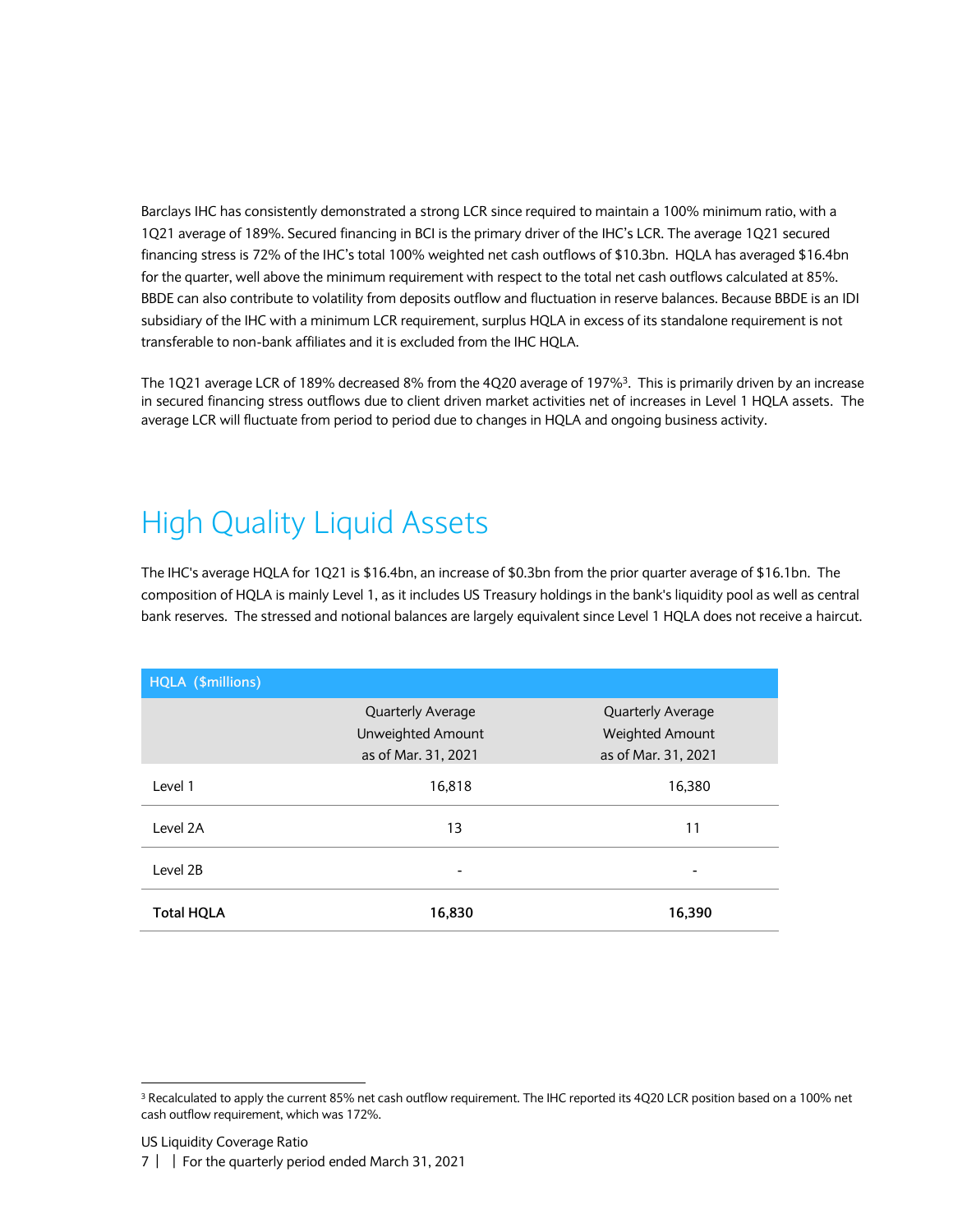### <span id="page-7-0"></span>Funding Sources

The IHC maintains a funding profile that is diversified across a range of funding types and tenors. The IHC closely manages its short and long term liquidity needs and risks in the normal course of business and under different stress scenarios. The primary sources of funding for the IHC are secured funding transactions, senior and subordinated unsecured debt, retail and brokered deposits, a credit card securitization program, and shareholders' equity. Secured funding transactions are mainly collateralized by HQLA securities. The primary usages of secured funding in the IHC are securities borrowing transactions and the funding of the firm's portfolio of investment securities.

Retail and brokered deposit products provide a stable source of funding for the IHC's credit card and consumer loan business operating in BBDE. Additional long-term funding for the bank entity is provided through a credit card securitization program.

Additional unsecured funding needs for the IHC are met through debt and equity issued to the IHC's parent, Barclays Bank PLC (BBPLC) and issuance of commercial paper by IHC's key operating subsidiary BCI. These sources are used to support the cash needs of the IHC's businesses and fund the IHC's liquidity buffer.

Potential liquidity risks associated with the IHC's sources of funding are monitored and mitigated by the IHC's HQLA liquidity buffer. These risks are managed as part of Barclays Liquidity Risk Appetite (LRA), which accounts for potential liquidity needs under a range of stress scenarios and over different time horizons.

| <b>Unsecured LCR Outflows and Inflows (\$millions)</b>                                             |                                                                             |                                                                           |
|----------------------------------------------------------------------------------------------------|-----------------------------------------------------------------------------|---------------------------------------------------------------------------|
| <b>Outflows</b>                                                                                    | <b>Quarterly Average</b><br><b>Unweighted Amount as</b><br>of Mar. 31, 2020 | <b>Quarterly Average</b><br><b>Weighted Amount as</b><br>of Mar. 31, 2020 |
| Deposit outflow from retail customers and counterparties,                                          |                                                                             |                                                                           |
| of which:                                                                                          | 22,011                                                                      | 2,896                                                                     |
| Other retail funding outflow                                                                       | 15,765                                                                      | 1,576                                                                     |
| Brokered deposit outflow                                                                           | 6,246                                                                       | 1,319                                                                     |
| Unsecured wholesale funding outflow, of which:<br>Non-operational funding outflow (incl. Wholesale | 2,598                                                                       | 2,582                                                                     |
| free credits)                                                                                      | 2,597                                                                       | 2,581                                                                     |
| Unsecured debt outflow                                                                             | 1                                                                           | 1                                                                         |
| <b>Inflows</b>                                                                                     |                                                                             |                                                                           |
| Retail cash inflow                                                                                 | 201                                                                         | 101                                                                       |
| Unsecured wholesale cash inflow                                                                    | 2,053                                                                       | 2,053                                                                     |

US Liquidity Coverage Ratio

8 | | For the quarterly period ended March 31, 2021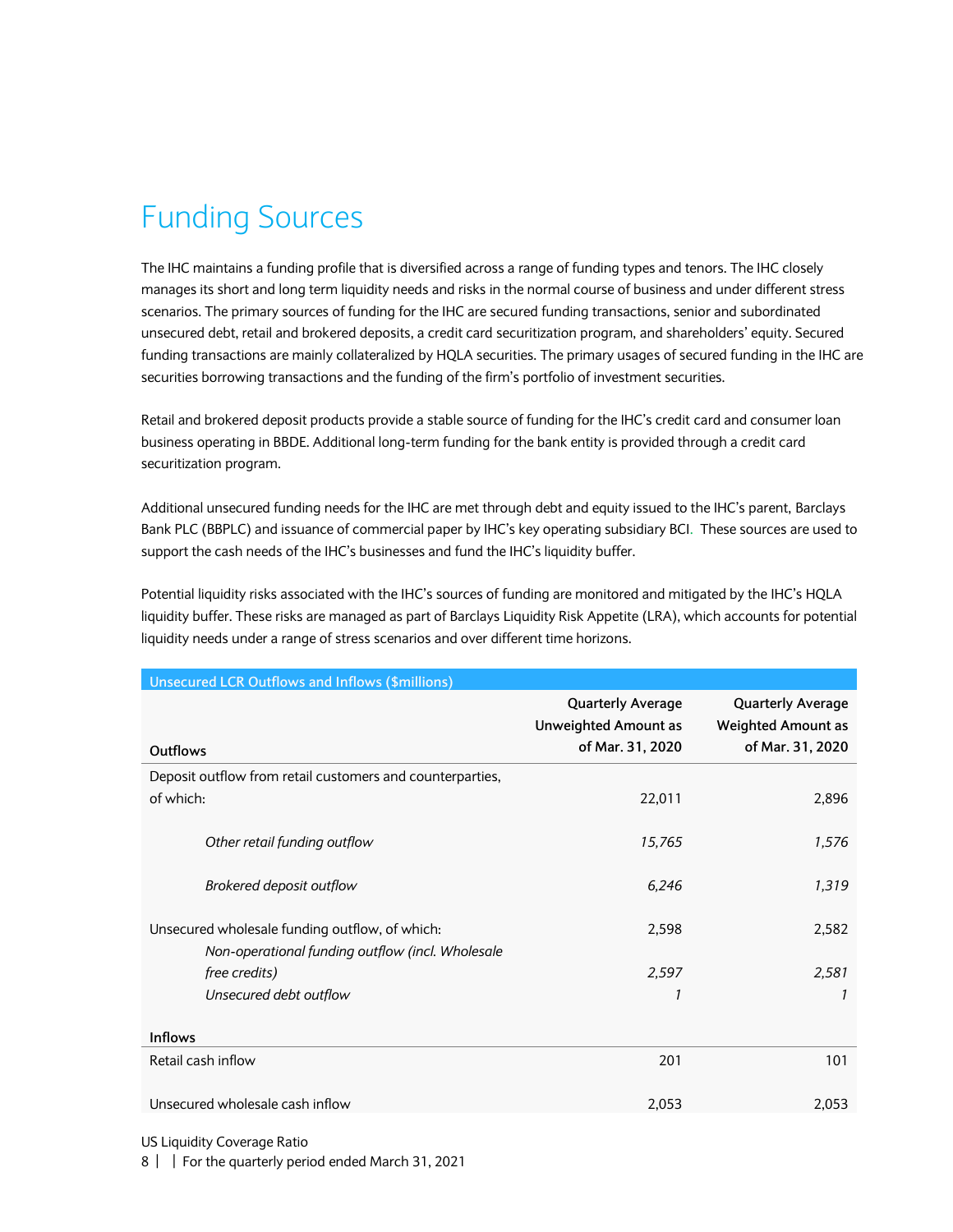#### <span id="page-8-0"></span>Currency and Derivative Exposure

The IHC has limited principal exposure to derivatives instruments, as a majority of principal derivatives are booked in entities outside of the IHC. BCI holds direct membership with multiple US clearinghouses and provides agency clearing services for OTC cleared derivatives and exchange traded derivatives, including US listed equity options. Collateral calls on BCI arise from initial and variation margin requirements calculated by the clearinghouses.

The US LCR is calculated and reported on a consolidated basis in a common currency, USD. The majority of assets and liabilities in the IHC are USD denominated, however currency exposure may arise when assets and liabilities are not matched in the same currency. When this occurs, Treasury rebalances these currencies as necessary.

#### <span id="page-8-1"></span>Liquidity Management

The efficient management of liquidity is essential to retain the confidence of the financial markets. LCR is an indicator of an entity's ability to meet liquidity needs over a 30-day period of significant liquidity stress. Barclays Treasury continuously monitors its internally developed stress tests as well as the LCR to maintain adherence to internal limits and external regulatory requirements.

Barclays' management of funding and liquidity in the US is bound by limits that support the LRA. The LRA is set by the board of Barclays in line with Barclays' Enterprise Risk Management Framework (ERMF). Treasury actively manages funding and liquidity within the limit framework, leveraging early warning indicators (EWIs), targets, and triggers to keep US-based legal entities, branches, and businesses within the established risk appetite.

The Treasury Risk function is an independent review function responsible for the governance of the liquidity risk mandate defined by the Barclays board. Barclays' comprehensive control framework for managing liquidity risk is designed to deliver the appropriate term and structure of funding consistent with the LRA.